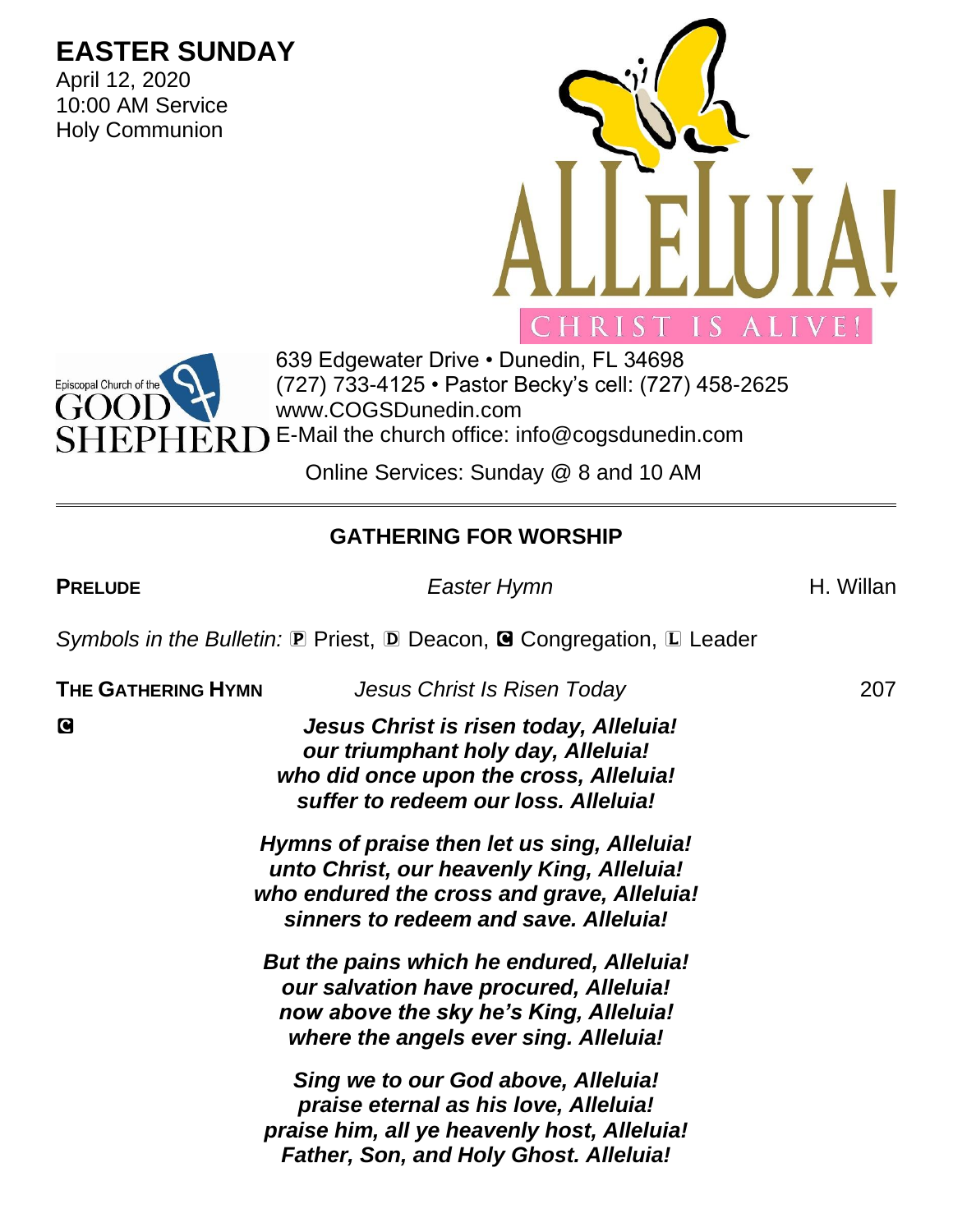### **WELCOME AND ANNOUNCEMENTS**

### **THE EASTER ACCLAMATION**

- P Alleluia! Christ is risen!
- C The Lord is risen indeed! Alleluia!

### **THE GATHERING PRAYER**

- P We gather in the name of our Easter God:
- C **Our Risen Lord transforms darkness into light, hatred into tolerance, despair into hope.**
- P We rejoice in the power of our Easter God:
- C **Our Father's love redeems every Good Friday nightmare into the promise of eternal life.**
- P We embrace the purposes of our Easter God:
- C **The Holy Spirit challenges us to leave tomb-like safety and invites us to live our faith boldly.**
- P We are Easter people:
- C **We are a sign that indeed miracles happen, and that with God, all things are possible.**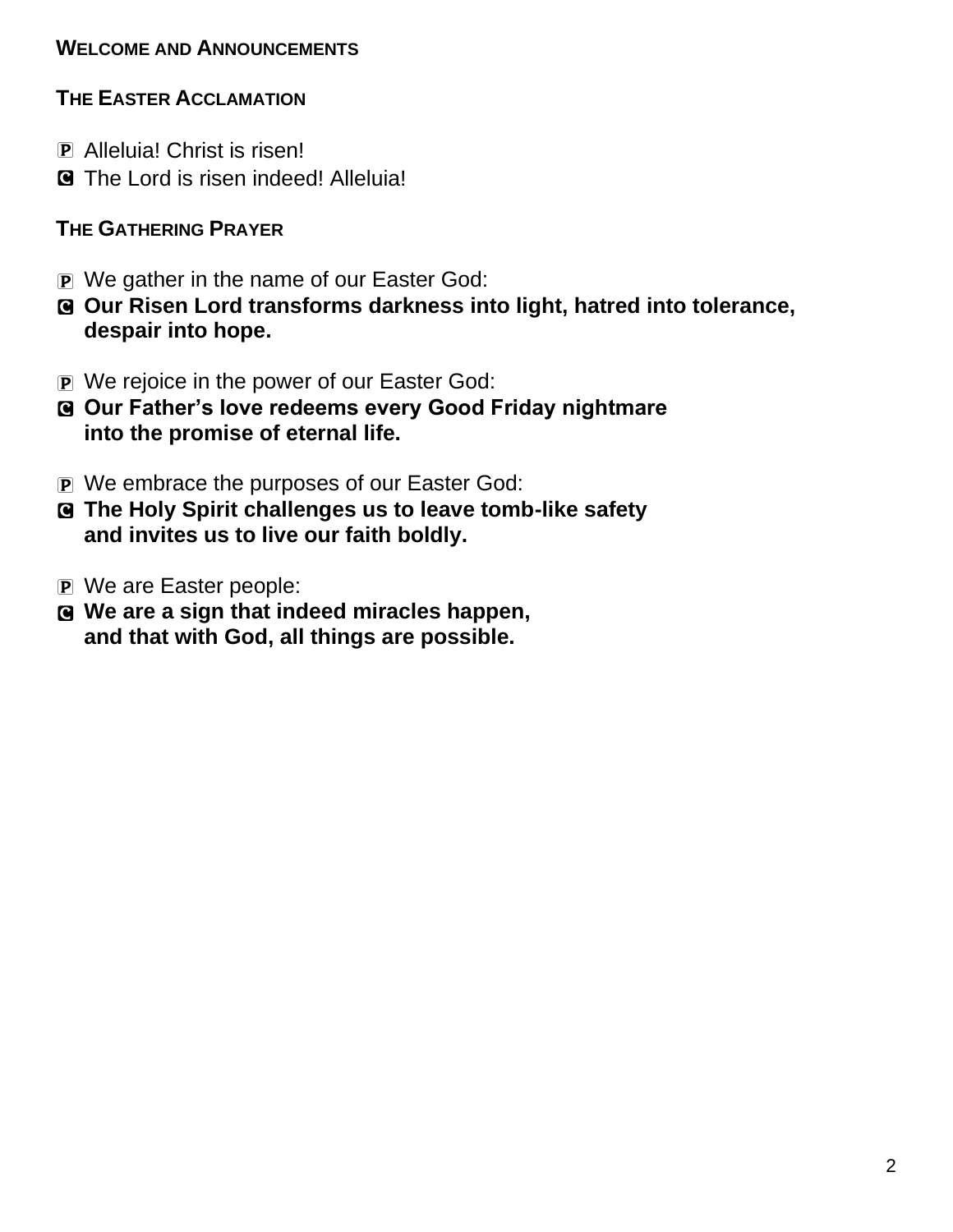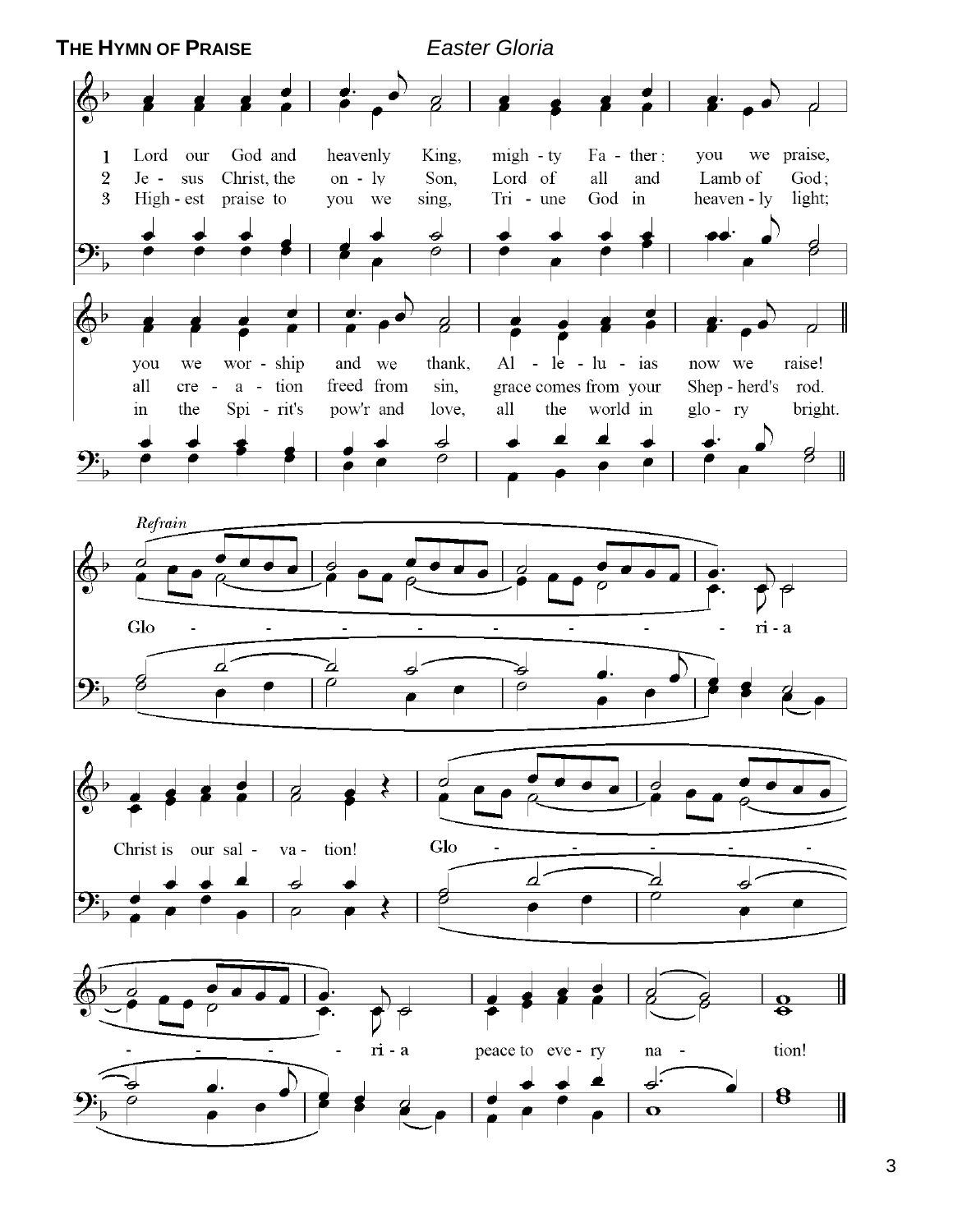### **THE COLLECT OF THE DAY**

P The Lord be with you.

# C **And also with you.**

 $\overline{p}$  Let us pray...

God of mercy, we no longer look for Jesus among the dead, for he is alive and has become the Lord of life. Increase in our minds and hearts the risen life we share with Christ, and help us to grow as your people toward the fullness of eternal life with you, through Jesus Christ, our Savior and Lord, who lives and reigns with you and the Holy Spirit, one God, now and forever.

C **Amen**.

# **WORD OF GOD**

**THE READINGS:** Jeremiah 31:1-6 • Psalm 118:1–2, 14–24 • Colossians 3:1-4 • Matthew 28:1-15a

### **The First Reading:**

L *The First Reading is taken from Jeremiah, chapter 31…*

At that time, declares the Lord, I will be the God of all the families of Israel, and they will be my people.

The Lord proclaims: The people who survived the sword found grace in the wilderness. As Israel searched for a place of rest, the Lord appeared to them from a distance: I have loved you with a love that lasts forever. And so with unfailing love, I have drawn you to myself.

Again, I will build you up, and you will be rebuilt, virgin Israel. Again, you will play your tambourines and dance with joy.

Again, you will plant vineyards on the hills of Samaria; farmers will plant and then enjoy the harvests.

The time will come when the watchmen shout from the highlands of Ephraim: "Get ready! We're going up to Zion to the Lord our God!"

L The Word of the Lord.

C **Thanks be to God.**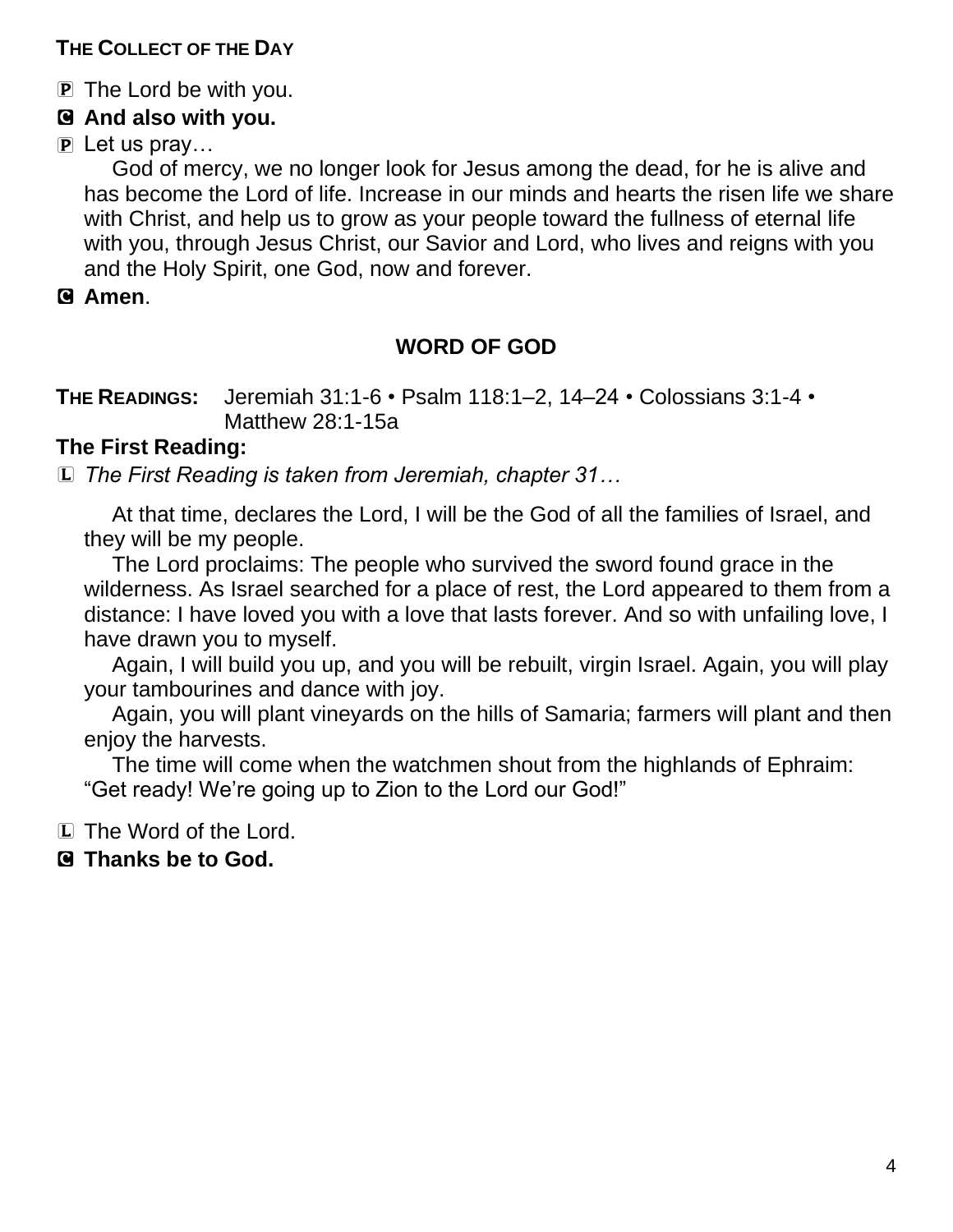*Give thanks for God is good, God's love is steadfast, sure; Let Israel confess, "God's love Forever will endure."*

### *God is my strength and song, The Savior I have found; Now from the tents of all the just There comes triumphant sound:*

*"The right hand of the Lord Has gained the victory! The right hand of the Lord has won, Has triumphed gloriously!"*

### *This is the Lord's own work And marvelous to see; The Lord has acted on this day, We praise God's victory.*

### **The Second Reading:**

L *The Second Reading is taken from Colossians, chapter 3…*

Therefore, if you were raised with Christ, look for the things that are above where Christ is sitting at God's right side. Think about the things above and not things on earth. You died, and your life is hidden with Christ in God. When Christ, who is your life, is revealed, then you also will be revealed with him in glory.

- L The Word of the Lord.
- C **Thanks be to God.**

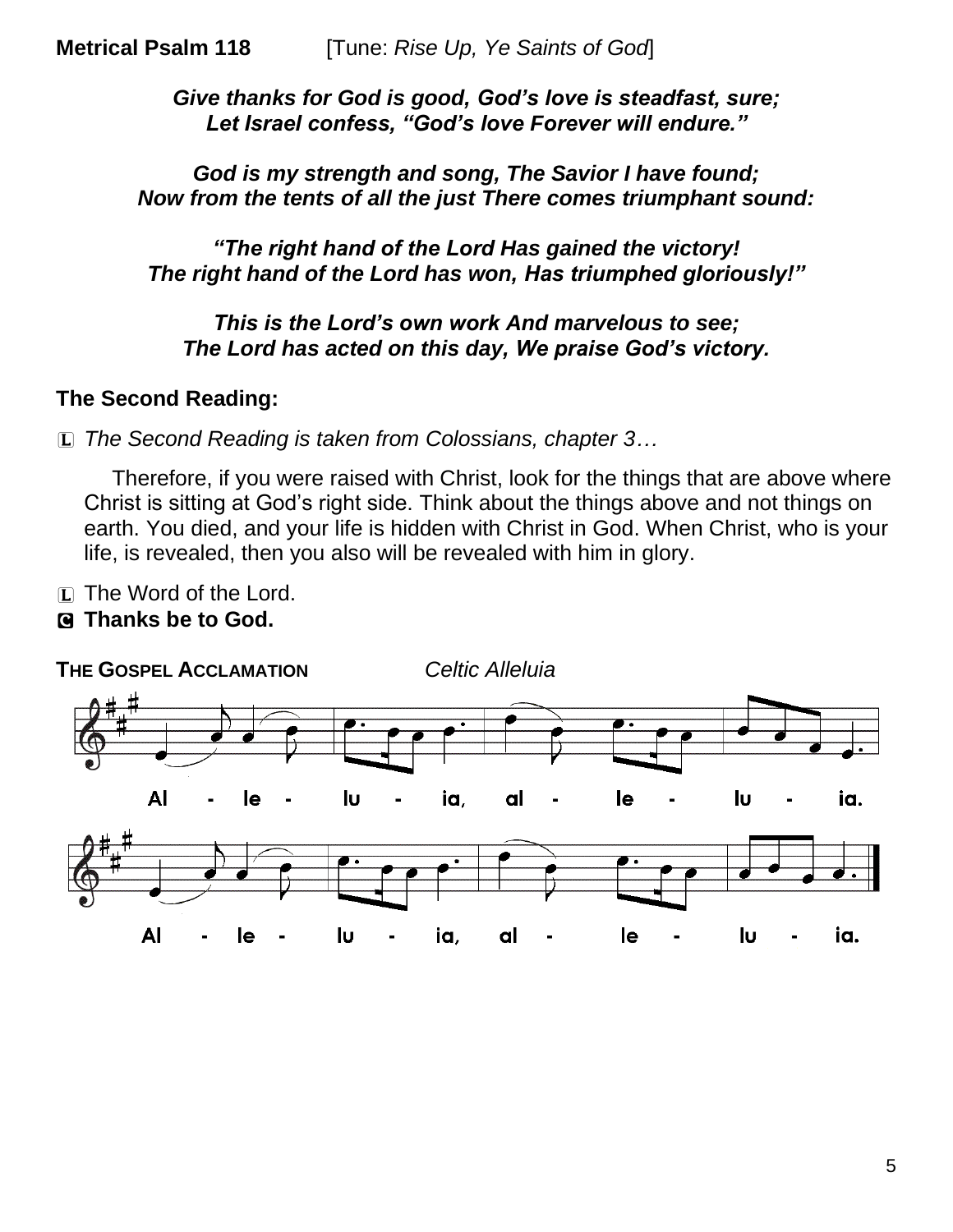## **The Easter Gospel**

D The Holy Gospel of our Lord Jesus Christ according to Matthew.

C **Glory to you, Lord Christ.**

D After the Sabbath, at dawn on the first day of the week, Mary Magdalene and the other Mary came to look at the tomb.

Look, there was a great earthquake, for an angel from the Lord came down from heaven. Coming to the stone, he rolled it away and sat on it. Now his face was like lightning and his clothes as white as snow. The guards were so terrified of him that they shook with fear and became like dead men. But the angel said to the women, "Don't be afraid. I know that you are looking for Jesus who was crucified. He isn't here, because he's been raised from the dead, just as he said. Come, see the place where they laid him. Now hurry, go and tell his disciples, 'He's been raised from the dead. He's going on ahead of you to Galilee. You will see him there.' I've given the message to you."

With great fear and excitement, they hurried away from the tomb and ran to tell his disciples. But Jesus met them and greeted them. They came and grabbed his feet and worshipped him. Then Jesus said to them, "Don't be afraid. Go and tell my brothers that I am going into Galilee. They will see me there."

Now as the women were on their way, some of the guards came into the city and told the chief priests everything that had happened. They met with the elders and decided to give a large sum of money to the soldiers. They told them, "Say that Jesus' disciples came at night and stole his body while you were sleeping. And if the governor hears about this, we will take care of it with him so you will have nothing to worry about." So the soldiers took the money and did as they were told.

D The Gospel of the Lord.

C **Praise to you, Lord Christ.**

**SERMON** Becky Robbins-Penniman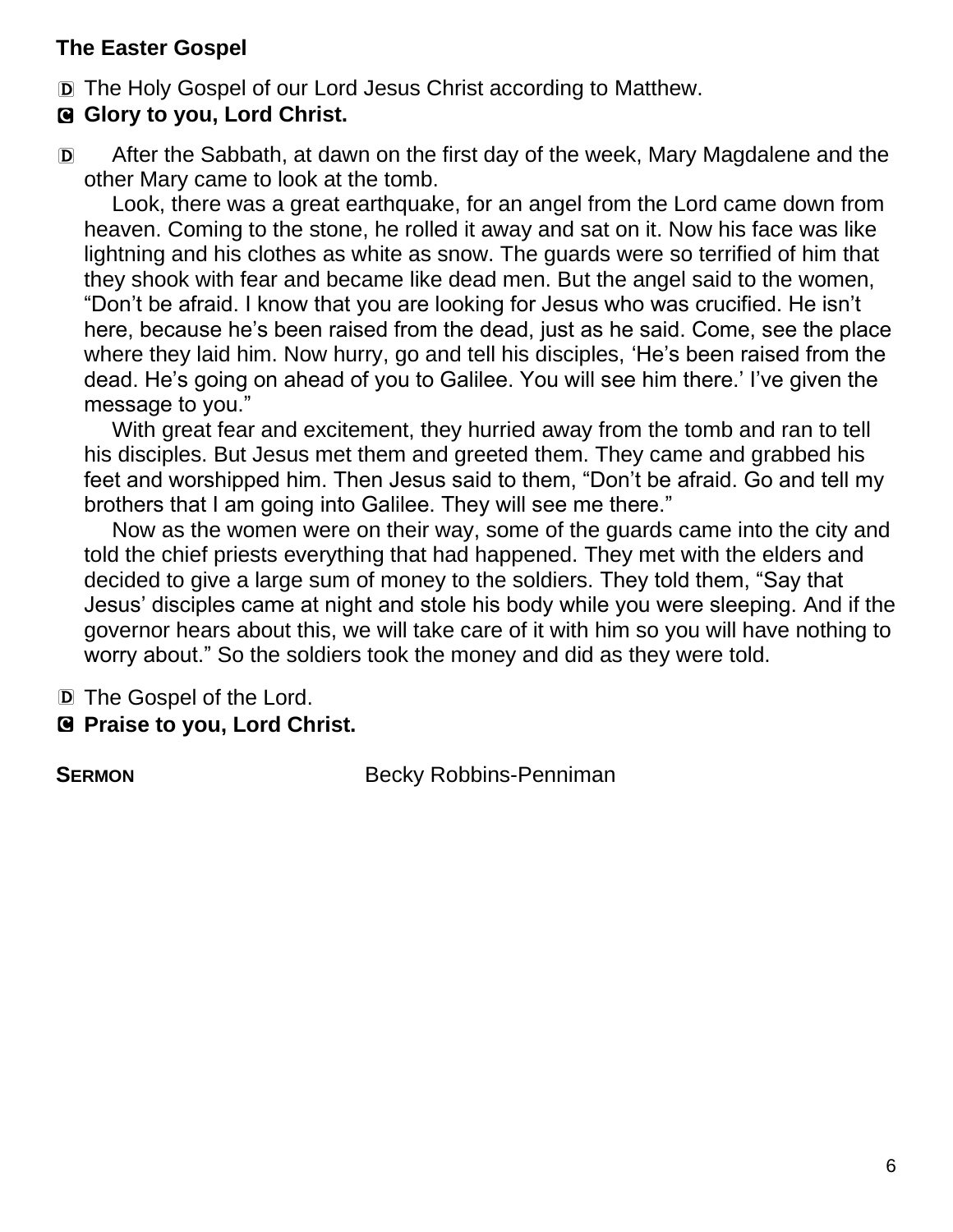*God of earthquake, God of thunder, shake us loose from lethargy! Break the chains of sin asunder, for earth's healing set us free! Crumble walls that still divide us; make us one in Christ our Lord, make us one in Christ our Lord!*

*God of passion, God unsleeping, stir in us love's restlessness! Where the people cry in anguish, may we share your heart's distress. Rouse us from content with evil; claim us for your kingdom's work, claim us for your kingdom's work!*

*God of blazing, God of burning, all that blocks your purpose, purge! Through your church, Christ's living Body, let your flaming Spirit surge! Where deceit conceals in justice, kindle us to speak your truth, kindle us to speak your truth!*

### **THE NICENE CREED**

C **We believe in one God, the Father, the Almighty, maker of heaven and earth, of all that is, seen and unseen.** 

**We believe in one Lord, Jesus Christ, the only Son of God, eternally begotten of the Father, God from God, Light from Light, true God from true God, begotten, not made, of one Being with the Father. Through him all things were made. For us and for our salvation he came down from heaven: by the power of the Holy Spirit he became incarnate from the Virgin Mary, and was made man. For our sake he was crucified under Pontius Pilate; he suffered death and was buried. On the third day he rose again in accordance with the Scriptures; he ascended into heaven and is seated at the right hand of the Father. He will come again in glory to judge the living and the dead, and his kingdom will have no end.**

**We believe in the Holy Spirit, the Lord, the giver of life, who proceeds from the Father and the Son. With the Father and the Son he is worshiped and glorified. He has spoken through the Prophets. We believe in one holy catholic and apostolic Church. We acknowledge one baptism for the forgiveness of sins. We look for the resurrection of the dead, and the life of the world to come. Amen.**

### **PRAYERS OF THE PEOPLE**

D Rejoicing in the mighty acts of God who has delivered all people from sin and death through the resurrection of Jesus Christ, let us lift our voices and pray.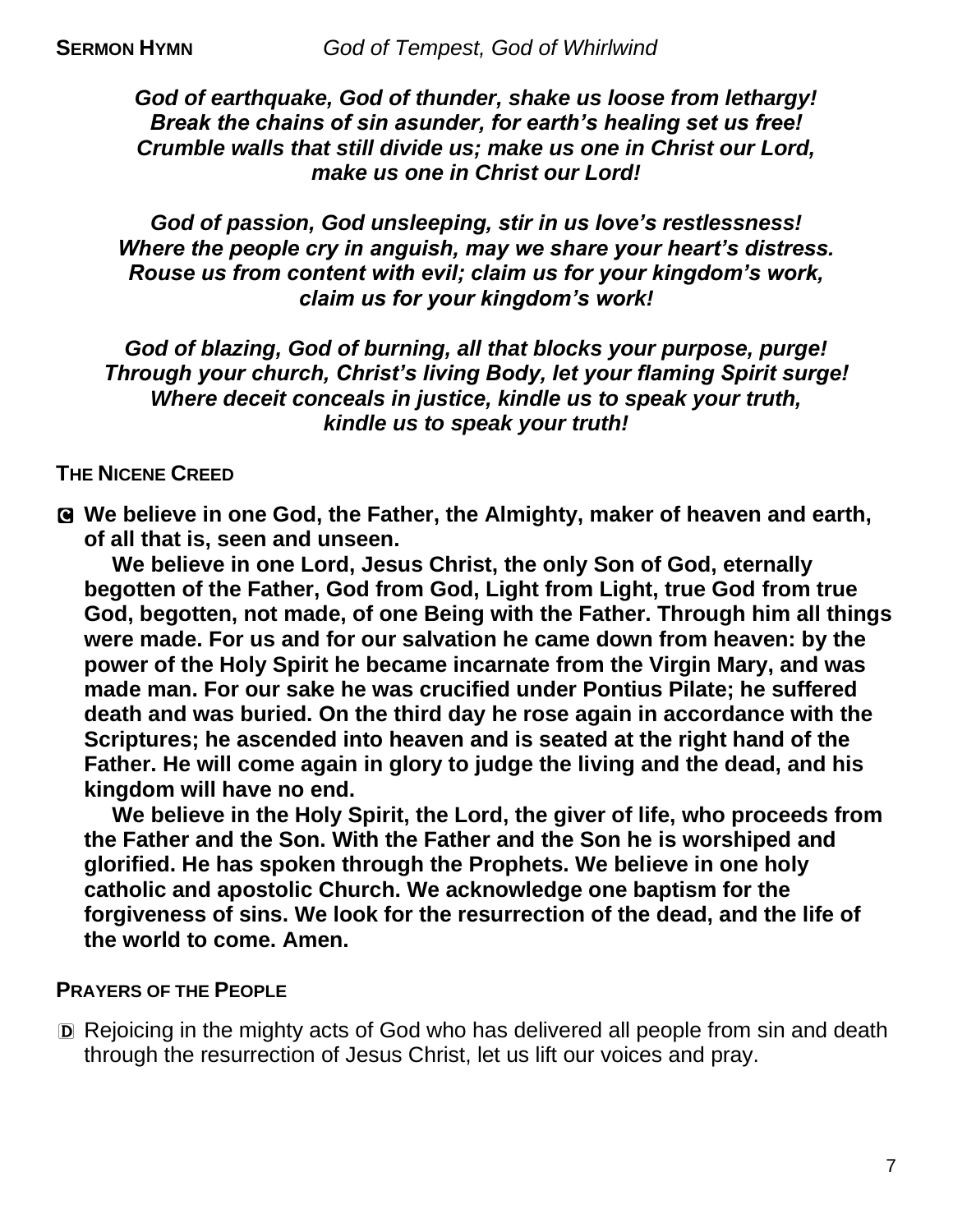- L Risen Lord, we pray for your Church, that it may continue your work of reconciling all people to God; for our clergy and our bishops; for the many lay people who serve the church and serve others through the church.
- C **We pray for all gathered here in worship and prayer, here and around the world.**
- L Risen Lord, we pray that the joy of Easter may ever grow within us and the nations and peoples of the world, that the powers that oppress and destroy may cease.
- C **We pray that a passion for justice, peace, and the common good will fill each of our hearts, and for the Spirit to guide us in lives of active faith.**
- L Risen Lord, we pray for those who are sick, those who suffer, and those who struggle, [especially for… *add names from notebook*]. Please name those on your heart, silently or aloud. [*Leave time…*] Comfort, restore and heal them.
- C **We pray that the troubles facing us will teach us that we endure nothing alone, but that you are always present, creating, redeeming and sustaining us every step of our journey through life.**
- $\Box$  Risen Lord, we give thanks for the multitude of gifts you shower upon us, for the beauty of this home you have created for us, and especially for the flowers given today to your glory, and for the blessings of this life, [especially… *read items from notebook.*] Grant us a sense of joy and wonder in all your works.
- C **We give thanks for our lives and the lives of our families, friendships, and neighbors near and far, and praise you for your mercy and care for us.**
- L Risen Lord, we pray for those who have died, [especially for… *add names from notebook.*] Please name those on your heart, silently or aloud. [*Leave time…*] May the hope born of Easter give both them and us peace, acceptance and renewal.
- C **Heavenly Father, grant that all who now celebrate these joyful holy days here on earth may praise you forever, with all the angels and saints in heaven. We ask this through your risen Son, Jesus Christ our Lord. Amen.**

### **THE GREETING OF PEACE**

- $\overline{P}$  The peace of the Lord be always with you.
- C **And also with you.** (*All may greet one another in the name of the Lord.*)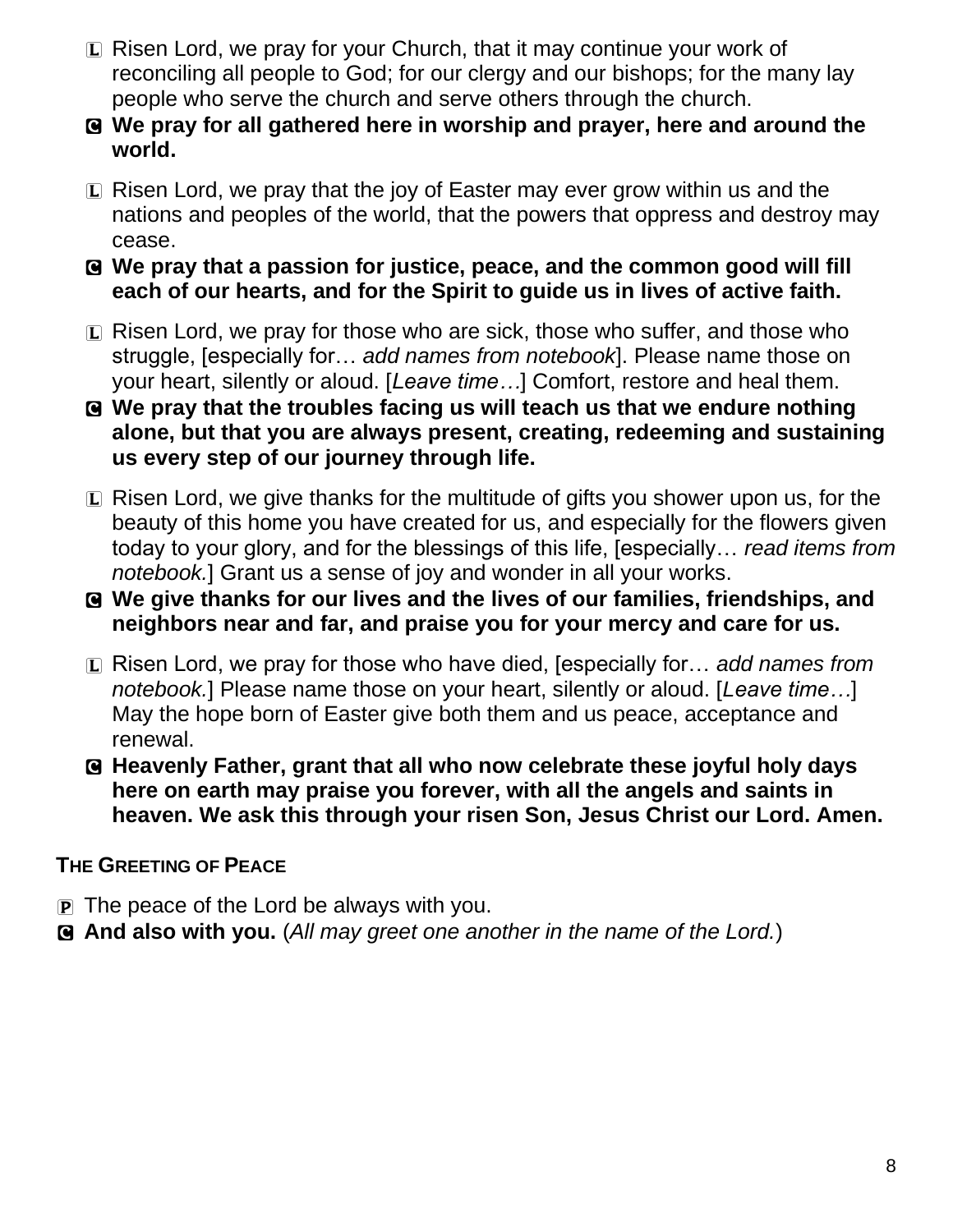# **THE HOLY COMMUNION**

# **OFFERTORY SENTENCE**

D Yours, O Lord, is the greatness, the power, the glory, the victory, and the majesty. For everything in heaven and on earth is yours. Yours, O Lord, is the kingdom, and you are exalted as head over all. Bring your tithes, gifts and offerings with a heart full of gladness.

**OFFERTORY** *The Call (Mystical Songs)* R. Vaughan Williams

### **PRESENTATION**

D We gladly present the fruits of our lives to the God who creates us, redeems us and sustains us. May we have the grace to use them to heal God's world.

**PRESENTATION HYMN** *Were the Whole Realm of Nature Mine* 474, vs. 4

## *Were the whole realm of nature mine, that were an offering far too small; love so amazing, so divine, demands my soul, my life, my all.*

**EUCHARISTIC PRAYER** [Enriching Our Worship 1]

- $\overline{P}$  The Lord be with you.
- C **And also with you**.
- P Lift up your hearts.
- C **We lift them to the Lord**.
- P Let us give thanks to the Lord our God.
- C **It is right to give our thanks and praise.**
- P It is truly right, and good and joyful, to give you thanks, all-holy God, source of life and fountain of mercy. You have filled us and all creation with your blessing and fed us with your constant love; you have redeemed us in Jesus Christ and knit us into one body. Through your Spirit you replenish us and call us to fullness of life. We praise you for the glorious resurrection of our Savior Jesus Christ, the true Paschal Lamb who gave himself to take away our sin, who in dying has destroyed death, and in rising has brought us to eternal life. And so, with Mary Magdalene and Peter and all the witnesses of the resurrection, with earth and sea and all their creatures, and with Angels and Archangels, cherubim and seraphim, we lift our voices with all creation as we sing:

### *Holy, holy, holy Lord, God of power and might, heaven and earth are full of your glory. Hosanna in the highest. Blessed is he who comes in the name of the Lord. Hosanna in the highest. Hosanna in the highest.*

P Blessed are you, gracious God, creator of the universe and giver of life. You formed us in your own image and called us to dwell in your infinite love. You gave the world into our care that we might be your faithful stewards and show forth your bountiful grace. But we failed to honor your image in one another and in ourselves; we would not see your goodness in the world around us; and so we violated your creation, abused one another, and rejected your love.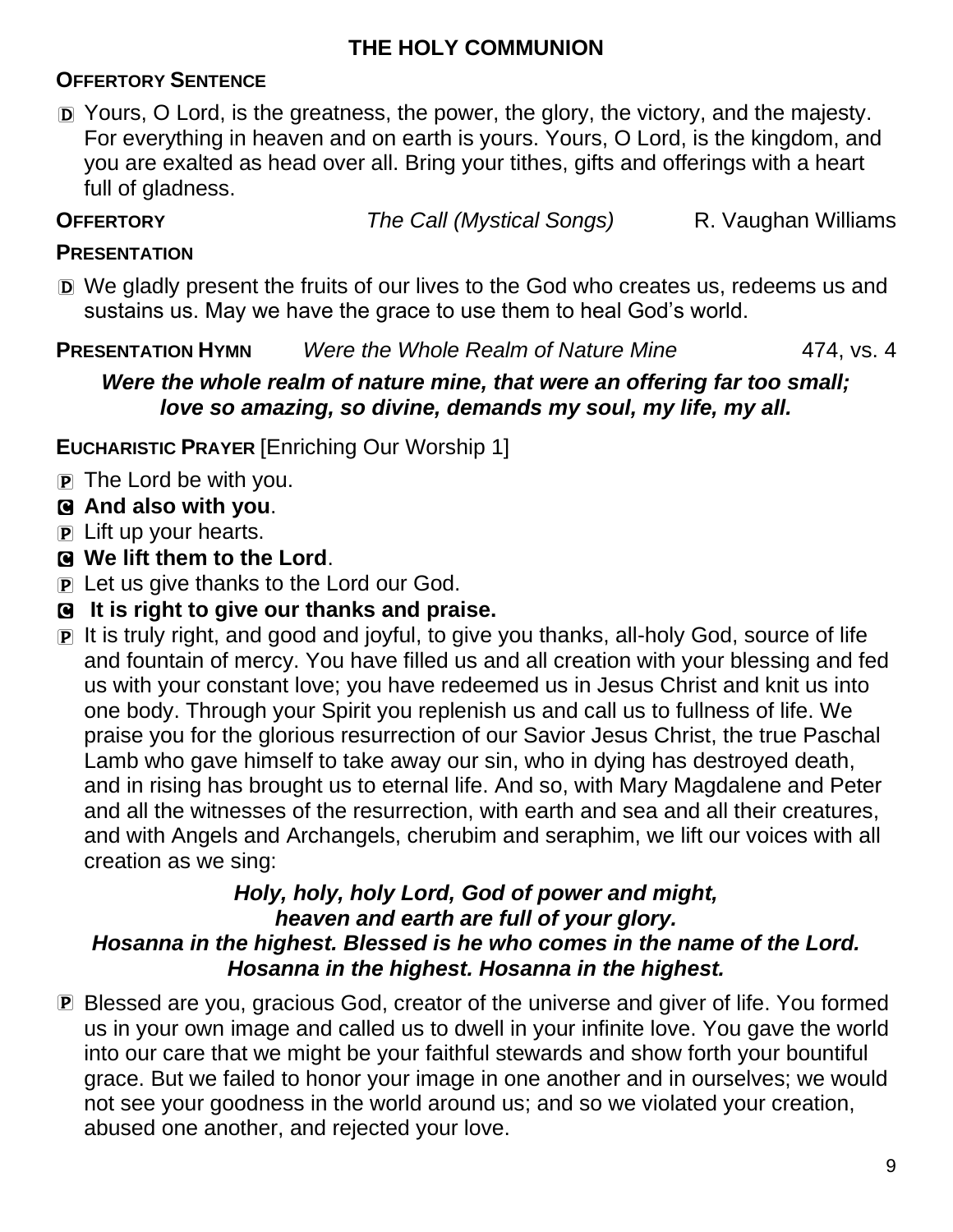- P Yet you never ceased to care for us, and prepared the way of salvation for all people. Through Abraham and Sarah you called us into covenant with you. You delivered us from slavery, sustained us in the wilderness, and raised up prophets to renew your promise of salvation. Then, in the fullness of time, you sent your eternal Word, made mortal flesh in Jesus. Born into the human family, and dwelling among us, he revealed your glory. Giving himself freely to death on the cross, he triumphed over evil, opening the way of freedom and life.
- P On the night before he died for us, Our Savior Jesus Christ took bread, and when he had given thanks to you, he broke it, and gave it to his friends, and said: "Take, eat: This is my Body which is given for you. Do this for the remembrance of me."
- P As supper was ending, Jesus took the cup of wine, and when he had given thanks, he gave it to them, and said: "Drink this, all of you: This is my Blood of the new Covenant, which is poured out for you and for all for the forgiveness of sins. Whenever you drink it, do this for the remembrance of me."
- P Therefore we proclaim the mystery of faith:
- $\textcircled{1}$  Christ has died. Christ is risen. Christ will come again.

**Remembering his death and resurrection, we now present to you from your creation this bread and this wine. By your Holy Spirit may they be for us the Body and Blood of our Savior Jesus Christ. Grant that we who share these gifts may be filled with the Holy Spirit + and live as Christ's Body in the world. Bring us into the everlasting heritage of your daughters and sons, that with all your saints, past, present, and yet to come, we may praise your Name for ever.**

P Through Christ and with Christ and in Christ, in the unity of the Holy Spirit, to you be honor, glory, and praise, for ever and ever.



**THE LORD'S PRAYER**

- P And now as our Savior Christ has taught us, we are bold to say,
- a **Our Father, who art in heaven, hallowed be thy Name, thy kingdom come, thy will be done, on earth as it is in heaven. Give us this day our daily bread. And forgive us our trespasses, as we forgive those who trespass against us. And lead us not into temptation, but deliver us from evil. For thine is the kingdom, and the power, and the glory, for ever and ever. Amen.**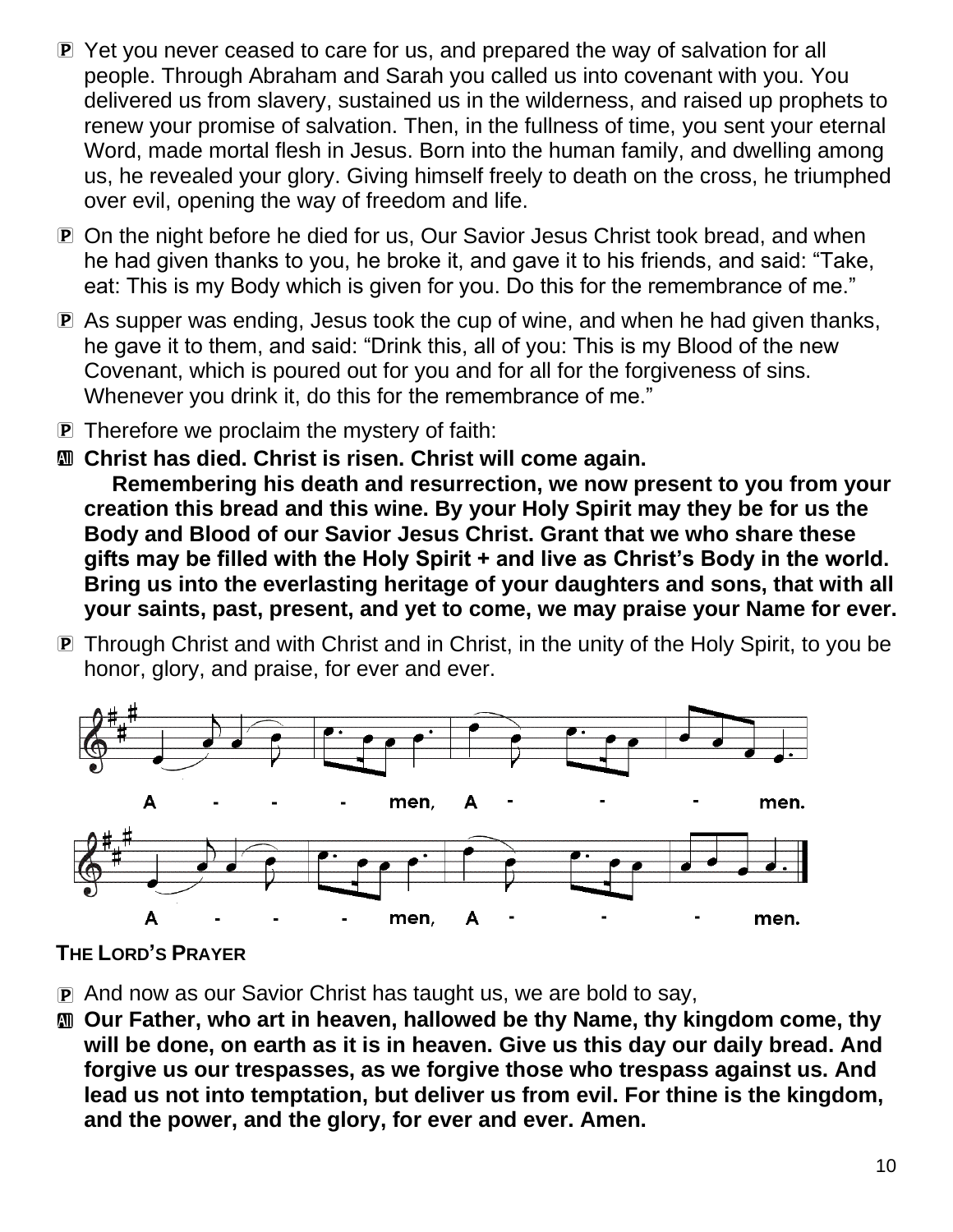### **THE BREAKING OF THE BREAD**

P Be known to us, Lord Jesus, in the breaking of the Bread.

### C **We come with joy to meet our Lord.**

P The Gifts of God for the People of God. Take them in remembrance that Christ died for you, and feed on him in your hearts by faith, with thanksgiving.

### **THE CHANT** *Laudate Dominum*

### *Sing, praise and bless the Lord. Sing, praise and bless the Lord. Peoples! Nations! Alleluia!*

**THE PRAYER AFTER COMMUNION**

 $\mathbf{P}$  Let us pray...

C **God of abundance, you have fed us with the bread of life and cup of salvation; you have united us with Christ and one another; and you have made us one with all your people in heaven and on earth. Now send us forth in the power of your Spirit, that we may proclaim your redeeming love to the world and continue for ever in the risen life of Christ our Savior. Amen.**

### **THE BLESSING**

P The God who is creating a new heaven and a new earth, who walks where least expected, who disturbs the comfortable and comforts the distressed, and whom death could not control, now sends you out to announce with your lives that the Lord is risen indeed. Go, you are blessed in the name of the Father, and of the Son, and of the Holy Spirit.

# C **Amen.**

**THE SENDING HYMN** *The Day of Resurrection!* H 210

*The day of resurrection! Earth, tell it out abroad; the Passover of gladness, the Passover of God. From death to life eternal, from earth unto the sky, our Christ hath brought us over, with hymns of victory.*

*Our hearts be pure from evil, that we may see aright the Lord in rays eternal of resurrection light; and, listening to his accents, may hear so calm and plain his own "All hail!" and, hearing, may raise the victor strain.*

*Now let the heavens be joyful, let earth her song begin, the round world keep high triumph, and all that is therein; let all things seen and unseen their notes together blend, for Christ the Lord hath risen, our joy that hath no end.*

### **THE DISMISSAL**

P Alleluia, alleluia! Go in peace to love and serve our Risen Lord! C **Thanks be to God! Alleluia, alleluia!**

**POSTLUDE** *Toccata, Symphonie V* C.M. Widor